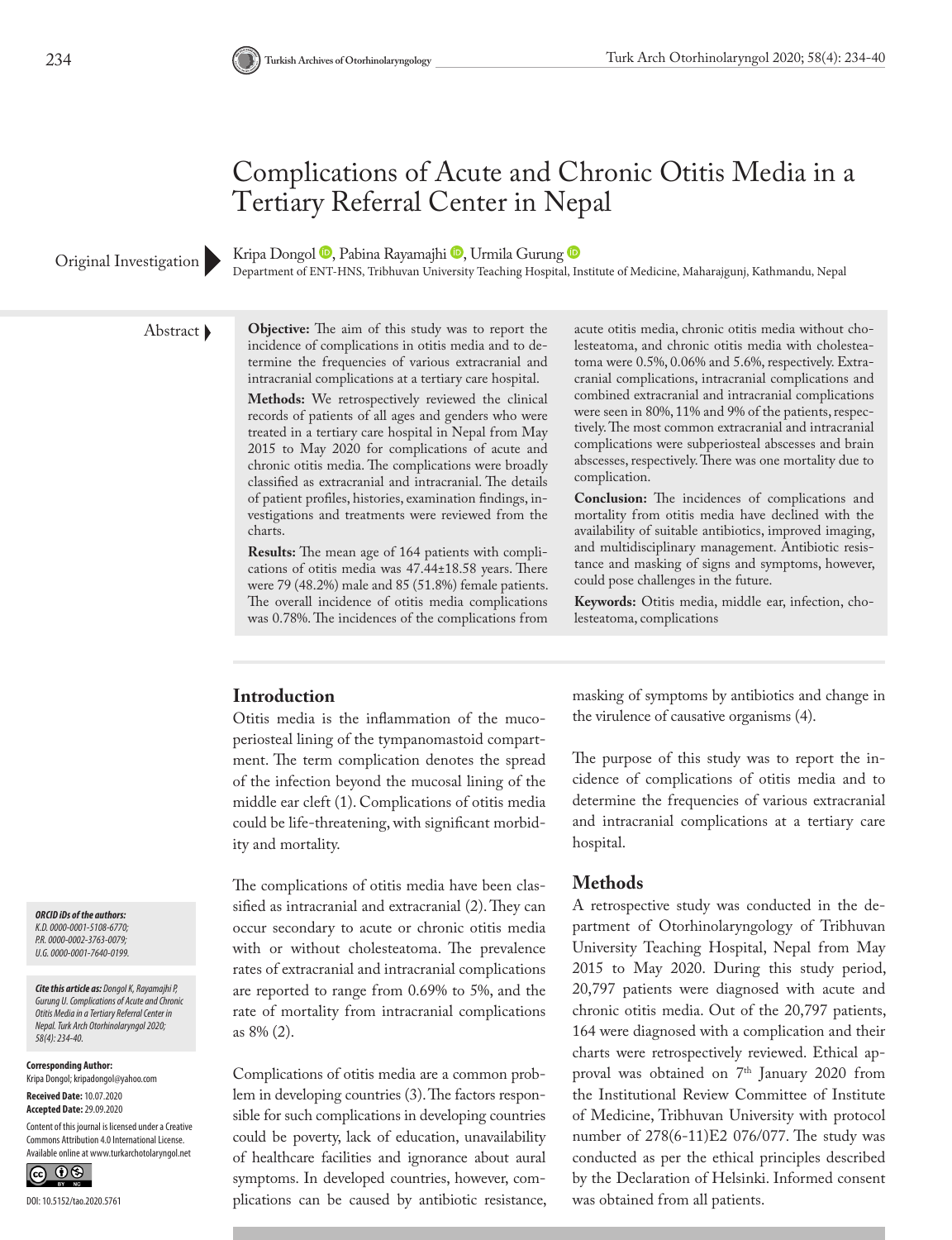Patients of all age groups and genders with a complication of otitis media were included in the study. Complications from acute otitis media were identified in 34 patients, complications from chronic otitis media with cholesteatoma were identified in 123 patients, and complications from chronic otitis media without cholesteatoma were observed in seven patients. The details of patient profiles, histories, examination findings, investigations and treatments were reviewed from the charts. We used Microsoft Office Excel (Microsoft Corp.; Redmond, WA, USA) for data recording and analysis.

The complications of otitis media were classified as extracranial and intracranial. Extracranial complications were mastoiditis, mastoid abscess, mastoid fistula, Bezold's abscess, Luc's abscess, zygomatic abscess, facial nerve paralysis, labyrinthitis and labyrinthine fistula. Intracranial complications were meningitis, brain abscess, extradural abscess, subdural abscess, lateral sinus thrombophlebitis and otitic hydrocephalus.

#### **Results**

During the five-year study period, 164 patients were diagnosed with complications of otitis media, of whom 79 (48.2%) were male and 85 (51.8%) were female. The incidence of complications from otitis media was 0.78%. The incidences of complications from different types of otitis media are shown in Table 1.

The age of the patients with complications ranged from seven months to 89 years, with a mean age of 47.44**±**18.58 years. The mean age of patients with complications from acute otitis media was 23.76±19.68 years. Complications of otitis media were more common in young patients (0 to 20 years) as shown in Figure 1. Similarly, acute otitis media complications were more common in the younger age group (0 to 10 years) as shown in Figure 2. The distribution of extracranial and intracranial complications according to age groups are shown in Tables 2 and 3, respectively.

Among the 164 patients, 155 extracranial complications and 27 intracranial complications were identified. Fifteen out of 164 patients (9%) had more than two complications. The most common co-existing complications were facial palsy and acute

#### **Main Points**

- The incidence of complications of acute and chronic otitis media was found to be 0.78%.
- The incidence of complications from acute otitis media has declined with antibiotic use in comparison to the incidence of complications from chronic otitis media.
- The highest incidence of complications was seen in patients aged younger than 20 years.
- The incidence of intracranial complications has declined in comparison to that of extracranial complications.
- Clinicians should be vigilant about the possibility of multiple complications in a single patient.

**Table 1.** Incidences of complications in different types of otitis media

| Type of otitis media                               | Number of<br>patients with<br>otitis media | patients with complication<br>complication | Number of Incidence of<br>(96) |
|----------------------------------------------------|--------------------------------------------|--------------------------------------------|--------------------------------|
| AOM                                                | 6,749                                      | 34                                         | 0.5                            |
| COM with cholesteatoma                             | 2,189                                      | 123                                        | 5.6                            |
| COM without cholesteatoma                          | 11,859                                     |                                            | 0.06                           |
| AOM: Acute otitis media; COM: Chronic otitis media |                                            |                                            |                                |







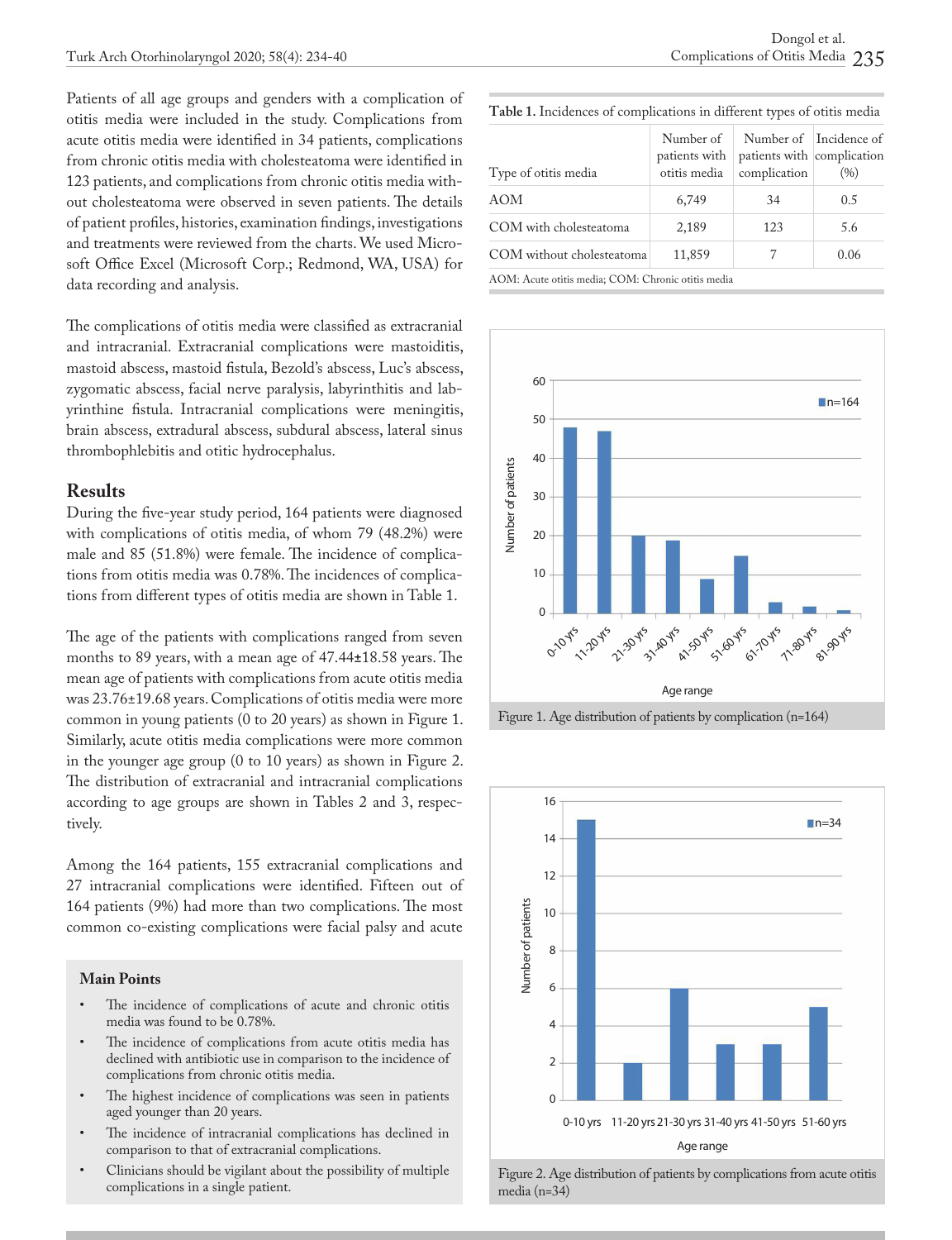| Table 2. Distribution of extracranial complications according to age groups $(n=155)$ |            |             |             |                |              |             |              |                |                |             |
|---------------------------------------------------------------------------------------|------------|-------------|-------------|----------------|--------------|-------------|--------------|----------------|----------------|-------------|
| <b>Extracranial complications</b>                                                     | $0-10$ yrs | $11-20$ yrs | $21-30$ yrs | $31-40$ yrs    | $41-50$ yrs  | $51-60$ yrs | $61-70$ yrs  | $71-80$ yrs    | $81-90$ yrs    | Total       |
| Mastoiditis                                                                           | 13         | 9           | 5           | $\overline{2}$ | 2            | 4           | 1            | $\overline{0}$ | $\overline{0}$ | 36 (23.2%)  |
| Subperiosteal abscess                                                                 | 18         | 14          |             | 3              | 2            | 2           | $\mathbf{0}$ | $\overline{0}$ | $\overline{0}$ | 40 (25.8%)  |
| Mastoid fistula                                                                       | 3          | 2           | 5           | 3              | $\mathbf{1}$ | $\theta$    | $\mathbf{0}$ | $\mathbf{0}$   | $\mathbf{0}$   | 14 (9%)     |
| Facial palsy                                                                          |            | 5           | 5           | 6              | 4            | 4           | $\mathbf{1}$ | 2              | $\mathbf{1}$   | 35 (22.5%)  |
| Labyrinthitis                                                                         |            | 2           | 4           | 7              | $\mathbf{1}$ | 5           | $\mathbf{0}$ | $\overline{0}$ | $\mathbf{0}$   | 20 (13%)    |
| Labyrinthine fistula                                                                  |            | 5           | 1           | $\overline{2}$ | $\mathbf{0}$ | 1           | $\mathbf{0}$ | $\overline{0}$ | $\overline{0}$ | $10(6.5\%)$ |
| yrs: years                                                                            |            |             |             |                |              |             |              |                |                |             |

**Table 3.** Distribution of intracranial complications according to age groups (n=27)

| Intracranial complications     | $0-10$ yrs |              | 11-20 yrs $\vert$ 21-30 yrs $\vert$ | $31-40$ yrs    |                |                | 41-50 yrs $\vert$ 51-60 yrs $\vert$ 61-70 yrs | $71-80$ yrs    | $81-90$ yrs    | Total       |
|--------------------------------|------------|--------------|-------------------------------------|----------------|----------------|----------------|-----------------------------------------------|----------------|----------------|-------------|
| Meningitis                     |            | 4            |                                     | $\mathbf{0}$   | $\overline{0}$ |                |                                               | $\overline{0}$ | $\overline{0}$ | $8(29.6\%)$ |
| Brain abscess                  | 3          | 8            | 2                                   | $\overline{0}$ | $\overline{0}$ | $\overline{0}$ | $\mathbf{0}$                                  | $\overline{0}$ | $\mathbf{0}$   | 13 (48.1%)  |
| Lateral sinus thrombophlebitis |            | $\mathbf{0}$ |                                     | $\Omega$       | $\overline{0}$ |                | $\mathbf{0}$                                  | $\overline{0}$ | $\mathbf{0}$   | $3(11.2\%)$ |
| Extradural abscess             | 2          | $\mathbf{0}$ | $\mathbf{0}$                        | $\mathbf{0}$   | $\overline{0}$ | $\overline{0}$ | $\mathbf{0}$                                  | $\overline{0}$ | $\mathbf{0}$   | $2(7.4\%)$  |
| Subdural abscess               |            | $\mathbf{0}$ | $\mathbf{0}$                        | $\overline{0}$ | $\overline{0}$ | $\overline{0}$ | $\overline{0}$                                | $\overline{0}$ | $\mathbf{0}$   | $1(3.7\%)$  |
| yrs: years                     |            |              |                                     |                |                |                |                                               |                |                |             |

**Table 4.** Distribution of extracranial complications by types of otitis media (n=155)

| <b>Extracranial complication</b> | Acute otitis media | Chronic otitis media (without<br>cholesteatoma) | Chronic otitis media<br>(with cholesteatoma) | Total       |
|----------------------------------|--------------------|-------------------------------------------------|----------------------------------------------|-------------|
| Mastoiditis                      | 18                 | 3                                               | 15                                           | 36 (23.2%)  |
| Mastoid abscess                  | 2                  | $\Omega$                                        | 34                                           | 36 (23.2%)  |
| Bezold's abscess                 | $\mathbf{0}$       | $\Omega$                                        | 2                                            | $2(1.3\%)$  |
| Luc's abscess                    |                    | $\Omega$                                        | $\Omega$                                     | $1(0.6\%)$  |
| Zygomatic abscess                | $\theta$           | $\Omega$                                        | 1                                            | $1(0.6\%)$  |
| Mastoid fistula                  | $\Omega$           | $\Omega$                                        | 14                                           | 14 (9%)     |
| Labyrinthitis                    | 5                  |                                                 | 14                                           | 20 (13%)    |
| Labyrinthine fistula             | $\theta$           | $\Omega$                                        | 10                                           | $10(6.5\%)$ |
| Facial palsy                     | 11                 |                                                 | 20                                           | 35 (22.6%)  |

mastoiditis. However, one patient had four complications together including mastoiditis, meningitis, temporal lobe abscess and lateral sinus thrombophlebitis.

The most common extracranial complication was subperiosteal abscess, followed by mastoiditis and facial palsy. There were 36 cases of mastoid abscess, two cases of Bezold's abscess and one case each of Luc's abscess and zygomatic abscess (Table 4).

All complications secondary to acute otitis media and chronic otitis media without cholesteatoma were extracranial only. Three out of 34 patients with complication from acute otitis media had multiple complications (one had facial palsy and labyrinthitis, and two had facial palsy and mastoiditis). Two of these patients had diabetes mellitus as a comorbidity. One of the seven patients with complication from chronic otitis media without cholesteatoma had two co-existing complications and they were facial palsy and mastoiditis (Table 4).

All 27 intracranial complications were from chronic otitis media with cholesteatoma. Brain abscess was the most common intracranial complication. Eight patients had brain abscess in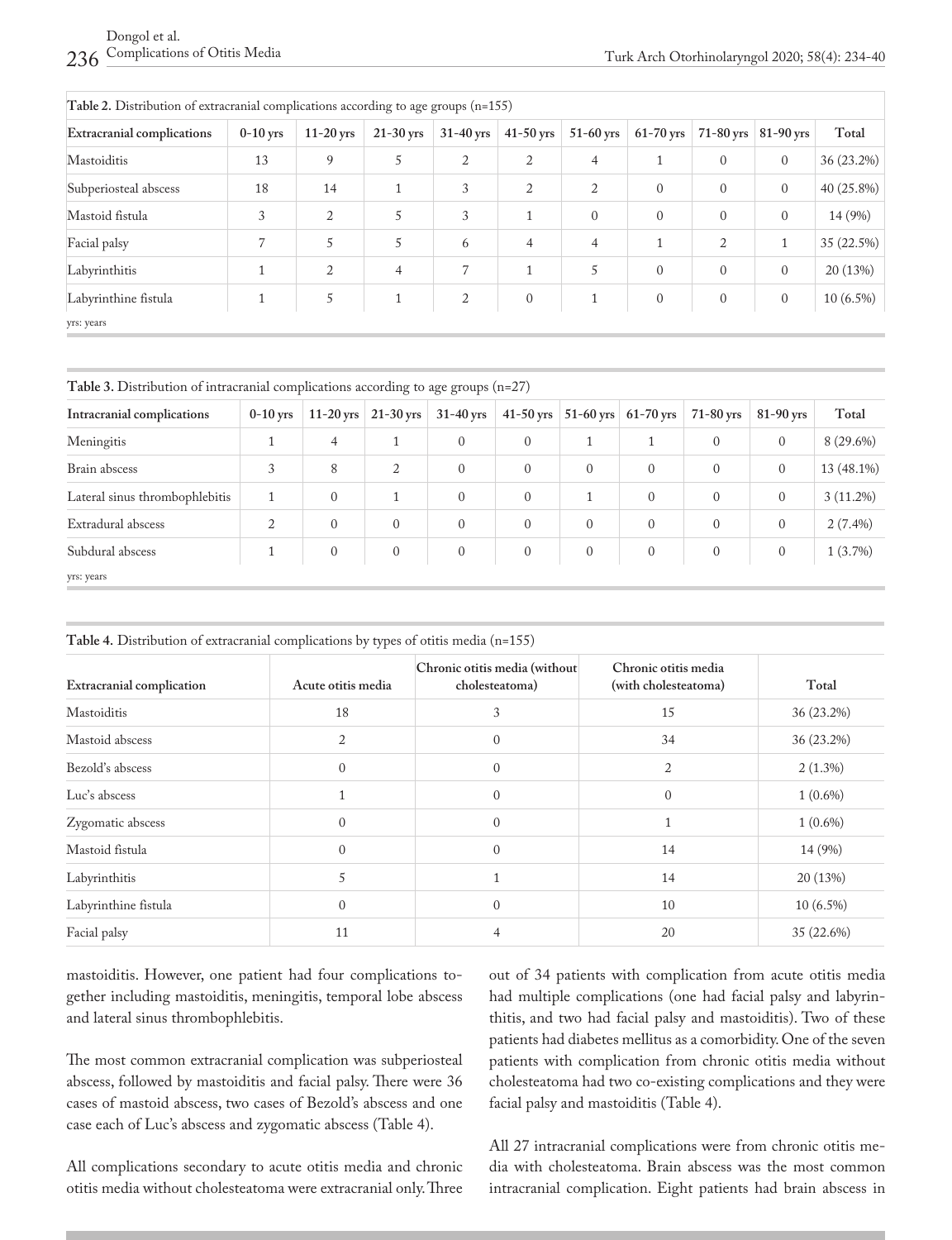| Table 5. Distribution of intracranial complications (n=27) |  |  |  |  |
|------------------------------------------------------------|--|--|--|--|
|------------------------------------------------------------|--|--|--|--|

| Type of intracranial complication | Frequency of complication (%) |
|-----------------------------------|-------------------------------|
| Meningitis                        | 8(29.6)                       |
| Temporal lobe abscess             | 8(29.6)                       |
| Cerebellar abscess                | 4(14.8)                       |
| Multifocal brain abscess          | 1(3.7)                        |
| Lateral sinus thrombophlebitis    | 3(11.2)                       |
| Extradural abscess                | 2(7.4)                        |
| Subdural abscess                  | 1(3.7)                        |

the temporal lobe, four had in the cerebellum, and one had multifocal brain abscess (Table 5). All three patients with lateral sinus thrombophlebitis had multiple complications (one had facial palsy, one had cerebellar abscess, and one had meningitis, mastoiditis, and temporal lobe abscess).

Of the 164 patients with complication, there was one mortality (0.6%). The case was a 51-year old male with chronic otitis media with cholesteatoma. He was a known case of diabetes mellitus with stage four chronic kidney disease on dialysis. He had grade three facial palsy with lateral sinus thrombophlebitis. The patient expired on third post-operative day following canal wall down mastoidectomy.

#### **Discussion**

Complications of otitis media can lead to various morbidities and sometimes prove lethal. In the pre-antibiotic era, the mortality from complications of otitis media was reported to be as high as 80%. Survival rates were reported to improve up to 50% with the introduction of sulfonamides, and further to 80% with the introduction of penicillin (5). The incidence of intracranial complications of otitis media was reported to decline from 2.3% to 0.04% after the use of antibiotics (6). However, complications from otitis media continue to be a problem in developing countries like Nepal.

This study was conducted in Tribhuvan University Teaching Hospital, which is one of the oldest and busiest tertiary referral centers in Nepal's capital Kathmandu. The hospital also has the highest bed capacity in the country. Therefore, this study intends to be able to shed light on the changing trends of the complications in the twenty-first century in a developing country, Nepal.

A study by Kangsanarak et al. (7) in Thailand found the prevalence of complications from otitis media to be 0.69%. Similarly, in our study, we found this rate to be 0.78%. However, this rate is still high compared to that from developed countries. Samuel et al. (8) found the incidence of extracranial complications to be 0.13%, and Palva et al. (9) reported the incidence of intracranial complications to be 0.04%. In developed countries, rarity of complications limits the experience of the otologist (1).

Before the advent of antibiotics, 52% of the complications were secondary to acute otitis media. With the use of suitable antibiotics, however, complications encountered today are mostly from chronic otitis media (1). In our study, the incidence of complications from acute otitis media was found to be 0.5%, while the incidence of complications from chronic otitis media with cholesteatoma was found to be 5.6%. This difference between the rates of complications from acute and chronic otitis media may be due to the use of antibiotics and the routine vaccination against *Haemophilus influenza* and *Streptococcus pneumoniae*. Chronic otitis media without cholesteatoma is referred to as the safer type of otitis media, but complications may nevertheless occur. Complications in non-cholesteatomatous otitis media usually occur in neglected cases of tubotympanic disease. The incidence of complications in chronic otitis media without cholesteatoma in this study was 0.06%.

The complications of acute and chronic otitis media were highest in the population under 20 years of age (48.28%). Also, 50% of the complications from acute otitis media were seen in patients aged younger than 20 years. This finding of our study is comparable to that reported by Osma et al. (6), where 58% of patients with complication were under 20 years of age. In our study, 74% of intracranial complications were seen in patients under 20 years of age. Samuel et al. (8) reported 74% of intracranial complications occurring in children and young adults in their study. Complications are more commonly seen in children than in adults given the increased frequency of otitis media in children due to immature Eustachian tube, low immunity, the aggressive nature of paediatric cholesteatoma, well–pneumatized paediatric temporal bone where spread of cholesteatoma becomes easy, and greater inflammatory markers in paediatric cholesteatoma (10).

In a study by Singh and Maharaj (5) with 268 patients in 1993, 32% had extracranial complications, 56% had intracranial complications, and 12% had combined extracranial and intracranial complications. This report contrasts with our study where we found 131 (80%) patients with extracranial complications, 18 (11%) with intracranial complications, and 15 (9%) with multiple complications. In 2011, Wu et al. (11) reported that extracranial complications had gradually increased, whereas intracranial complications had gradually decreased during their 22-year study. The decrease in intracranial complications may be due to the early administration of higher generation antibiotics, the widespread use of high-esolution imaging, and the improvement in microsurgical techniques.

The clinician should be vigilant about the possibility of more than a single complication in patients. Mostafa et al. (12) reported two concurrent complications in 54%, and three or more concurrent complications in 44.7% of their 422 patients. Wu et al. (11) had multiple complications in 10% of their patients, which is a finding comparable to that found in our study. Facial palsy was the most common concurrent complication in our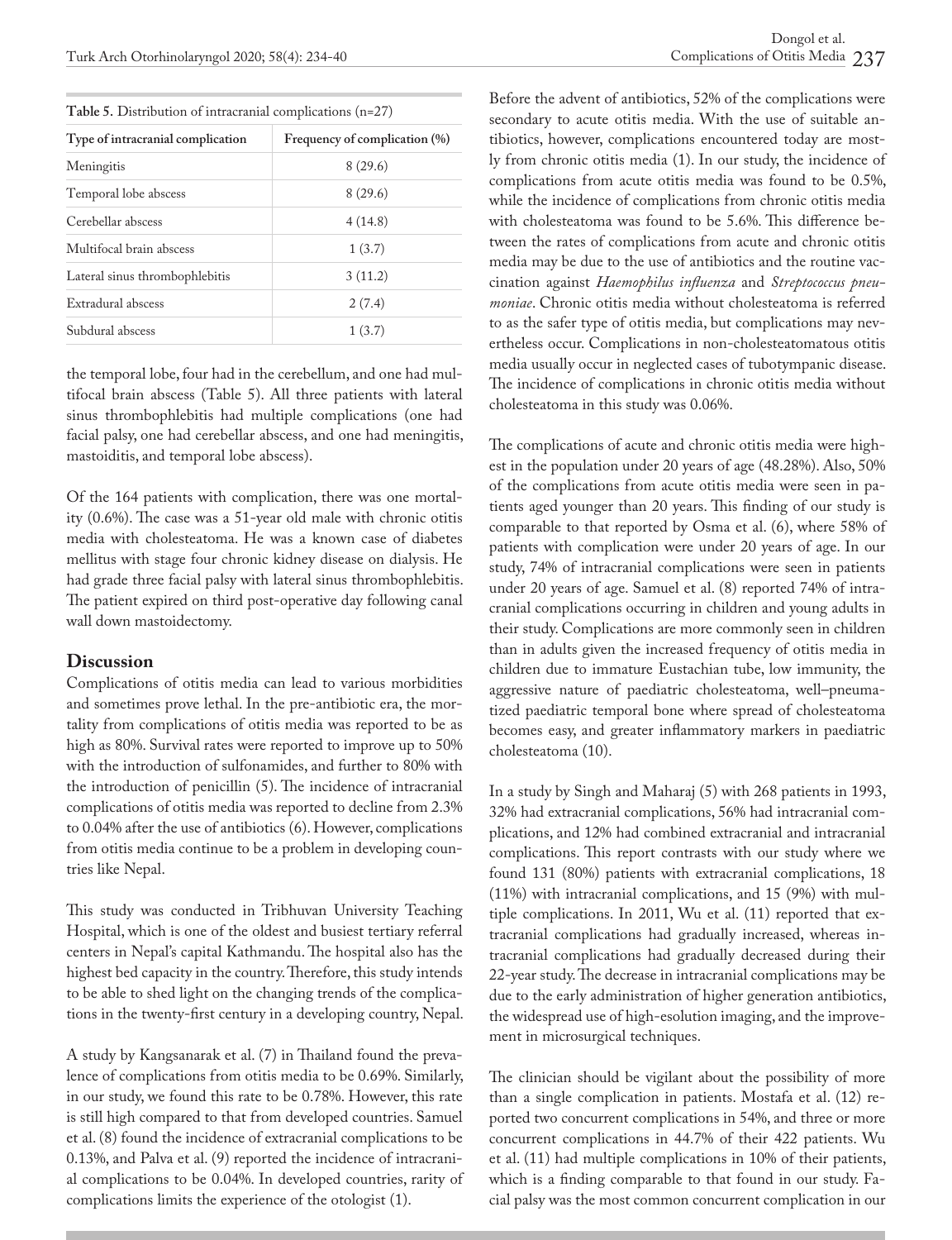study. Thorough history taking and detailed clinical examination are mandatory in all patients, to avoid missing out on multiple complications. Sometimes the use of antibiotics can mask the signs and symptoms of complications. Magnetic resonance imaging of the brain is mandatory in addition to high-resolution computed tomography (HRCT) of the temporal bone and should be performed early if the clinician suspects intracranial complication since early intervention reduces morbidity and mortality.

In our study, subperiosteal abscess was the most common extracranial complication, which is comparable to the reports of Osma et al. (6) and Rupa and Raman (13). This tends to vary in other studies, e.g., facial palsy and labyrinthitis were reported as the most common extracranial complications by Kangsanarak et al. (7) and Wu et al. (11). The most common intracranial complication in our study was brain abscess, which is similar to the other reports (6, 11, 13) The most common sites of brain abscess were the temporal lobe, followed by the cerebellum. Sometimes multifocal brain abscess may occur. Kangsanarak et al. (7) reported meningitis and Mostafa et al. (12) reported lateral sinus thrombophlebitis to be the most common intracranial complications.

The complications in relation to mastoid could range from the stage of mastoiditis, subperiosteal abscess formation to mastoid fistula formation. In our study, most of the patients with chronic otitis media with cholesteatoma presented in the stage of subperiosteal abscess; however, patients presenting in the stage of mastoiditis were also common. All 14 patients presenting with mastoid fistula were suffering from chronic otitis media with cholesteatoma and had been unaware of their ear discharge for a long time. In our study, mastoiditis was the most common extracranial complication of acute otitis media, followed by facial palsy and labyrinthitis. It is important to note that 6% to 17% of the patients diagnosed as acute mastoiditis may develop intracranial complications (14). Therefore, early management of a mastoid related complication is essential.

Facial nerve palsy was the second most common complication from chronic otitis media and acute otitis media in our study. All patients in our study had incomplete (grade 3 to 4) facial palsy. The frequency of facial paralysis in different studies range from 0.16% to 2.62% (2). A study performed by Smith and Danner (15) reported that facial palsy in children due to acute otitis media is incomplete, occurs abruptly and has good recovery, whereas facial palsy due to chronic otitis media occurs slowly and has worse prognosis. With the use of antibiotics, the episodes of acute otitis media have declined and so has facial palsy. 80% of patients with facial palsy from acute otitis media recover with intravenous antibiotics and ventilation tube insertion (14). The remainder of patients require cortical mastoidectomy. Facial nerve decompression is usually not advocated in facial palsy from acute otitis media, and the role of corticosteroids seems controversial. The treatment of facial palsy from chronic otitis media is always surgical and should be done promptly to get good recovery (2). The role of facial nerve decompression is controversial, as some groups advocate routine decompression, while other groups advocate that only removal of the disease is sufficient.

Baysal et al. (16) reported the incidence of labyrinthitis to range from 12.8% to 34%. Labyrinthitis was the third most common extracranial complication from acute and chronic otitis media in our study. Patients with labyrinthitis from chronic otitis media with cholesteatoma were treated with intravenous antibiotics, labyrinthine sedatives, and canal wall down mastoidectomy, while surgery was not performed in patients with labyrinthitis from acute otitis media and chronic otitis media without cholesteatoma.

In our study, all labyrinthine fistula cases were caused by chronic otitis media with cholesteatoma, and fistula was seen in the lateral semicircular canal. The incidence of labyrinthine fistulae is 4% to 13% (2). The sensitivity of HRCT in detecting a fistula is 57% to 60% (15). All patients with labyrinthine fistula underwent canal wall down mastoidectomy with removal of the disease overlying the fistula, and repair with temporalis muscle and fascia. The removal of the disease from the semicircular canal should be done cautiously because of the risk of causing sensorineural hearing loss (15).

Brain abscess, which is a serious complication, was the most common intracranial complication in our study. The commonest site of brain abscess was the temporal lobe, followed by the cerebellum. The rate of mortalities from brain abscess was reported by Kangsanarak et al. (7) as 33% and by Osma et al. (6) as 20%. There was no mortality in our study from brain abscess. A multidisciplinary team comprising an otorhinolaryngologist, a neurosurgeon, a critical care physician, an anaesthesiologist, a radiologist and an ophthalmologist is required for the proper management of such a case. Previously, mastoid exploration was recommended to be delayed until the patient recovers after brain abscess drainage. The current recommendation, however, is to perform mastoidectomy in the same session as the brain abscess drainage if the patient can tolerate general anaesthesia (15).

Osma et al. (6), Kangsanarak et al. (7), Dubey and Larawin (17), and Lin et al. (18) reported meningitis to be the most common intracranial complication. In our study, meningitis was the second most common intracranial complication. The mortality rate of meningitis in the pre-antibiotic era was 35% and declined to 5% with the use of antibiotics (15). Ibrahim et al. (19) reported the incidence of meningitis from acute otitis media as 13%, and from chronic otitis media as 3%. Early treatment is necessary to reduce mortality and its sequelae. Surgical intervention is recommended after the patient improves with intravenous antibiotics.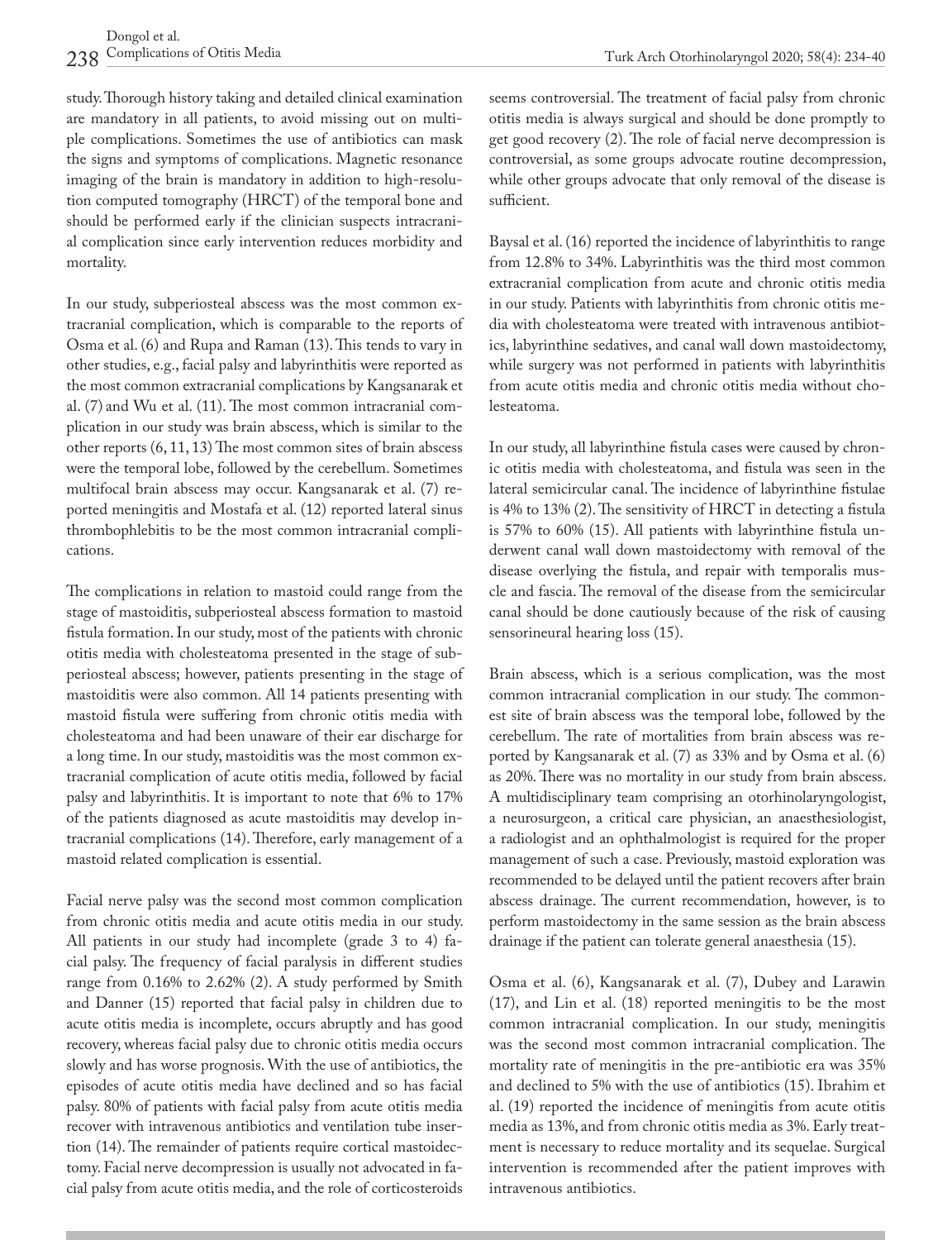Lateral sinus thrombosis comprises 17% to 19% of the intracranial complications (15). High index of suspicion is required, because nowadays the previously described classical clinical presentation is rare due to the use of antibiotics. Magnetic resonance venography should be done to see the patency of the venous sinuses. There were three cases of lateral sinus thrombosis from chronic otitis media with cholesteatoma in our study and all of them coexisted with other complications such as facial palsy, cerebellar abscess and meningitis, mastoiditis, and temporal lobe abscess. There was one mortality in our study, which was a case of lateral sinus thrombosis with facial palsy. The mortality rate of lateral sinus thrombosis was reported as 10% by Samuel et al. (8). The role of exposing the sigmoid sinus with evacuation of the clot is debatable and currently conservative surgery seems to be sufficient (2). Systemic anticoagulants should be used in selected cases only, such as involvement of the sagittal sinus or a persistent rise in intracranial pressure (15).

There were two cases of extradural abscess and one case of subdural abscess in our study. Neurosurgical procedure was performed initially followed by canal wall down mastoidectomy.

The mortality from otitis media is usually secondary to intracranial complications. Mortality rate has reduced from 75% in the pre-antibiotic period to 5% in the antibiotic period in developed countries (14). The mortality rate in our study was 0.6%. The low mortality rate in our study could be due to the lower incidence of intracranial complications compared to extracranial complications, as well as prompt treatment of patients, improved microsurgical techniques and critical care services in our center.

The limitations of this study are its retrospective nature and the disproportion between the sample sizes of the acute and chronic otitis media groups. In the future, prospective studies on the impact of routinely administrated pneumococcal conjugate vaccine in complications from otitis media may be performed.

### **Conclusion**

The incidence of complications due to chronic otitis media with cholesteatoma is higher as compared to that of acute otitis media and chronic otitis media without cholesteatoma. Extracranial complications are common as compared to intracranial complications. However, multiple complications may occur. Otorhinolaryngologists should be aware about the possibility of masking of the symptoms and the absence of classical clinical presentation with the use of antibiotics.

**Ethics Committee Approval:** Ethics committee approval was received for this study from the Institutional Review Committee of Institute of Medicine, Tribhuvan University (Approval Date: January 7, 2020; Approval Number: 278(6-11)E2 076/077).

**Informed Consent:** Informed consent was obtained from the patients who participated in this study.

**Peer-review:** Externally peer-reviewed.

**Author Contributions:** Concept - K.D., P.R.; Design - K.D.; Supervision - P.R., U.G.; Materials - P.R.; Data Collection and/or Processing - K.D.; Analysis and/or Interpretation - K.D., P.R., U.G.; Literature Search - K.D., P.R., U.G.; Writing - K.D.; Critical Reviews - P.R., U.G.

**Conflict of Interest:** The authors have no conflicts of interest to declare.

**Financial Disclosure:** The authors declared that this study has received no financial support.

# **References**<br>1. Kumar A.

- Kumar A, Wiet R. Aural Complications of otitis media. Gulya AJ, Minor LB, Poe DS, editors. Glasscock-Shambaugh Surgery of the Ear. 6th ed. Connecticut: People's Publishing House; 2010. p. 437-50.
- 2. Browning GG, Weir J, Kelly G, Swan IRC. Chronic otitis media. Watkinson JC, Clarke RW, editors. Scott-Brown's Otorhinolaryngology Head & Neck Surgery. 8th ed. Vol 2. Roca Raton: CRC Press; 2018. p. 977-1020.
- 3. Yorgancılar E, Yildirim M, Gun R, Bakir S, Tekin R, Gocmez C, et al. Complications of chronic suppurative otitis media: a retrospective review. Eur Arch Otorhinolaryngol 2013; 270: 69-76.
- 4. Sharma N, Jaiswal AA, Banerjee PK, Garg AK. Complications of chronic suppurative otitis media and their management: a single institution 12 years experience. Indian J Otolaryngol Head and Neck Surg 2015; 67: 353-60.
- 5. Singh B, Maharaj TJ. Radical mastoidectomy: its place in otitic intracranial complications. J Laryngol Otol 1993; 107: 1113-8.
- 6. Osma U, Cureoglu S, Hosoglu S. The complications of chronic otitis media: report of 93 cases. J Laryngol Otol 2000; 114: 97-100.
- 7. Kangsanarak J, Fooanant S, Ruckphaopunt K, Navacharoen N, Teotrakul S. Extracranial and intracranial complications of suppurative otitis media. Report of 102 cases. J Laryngol Otol 1993; 107: 999-1004.
- 8. Samuel J, Fernandes CM, Steinberg JL. Intracranial otogenic complications: a persisting problem. Laryngoscope 1986; 96: 272- 8.
- 9. Palva T, Virtanen H, Mäkinen J. Acute and latent mastoiditis in children. J Laryngol Otol 1985; 99: 127-36.
- 10. Hellier WPL. Chronic otitis media. Watkinson JC, Clarke RW, editors. Scott-Brown's Otorhinolaryngology Head & Neck Surgery. 8th ed. Vol 2. Roca Raton: CRC Press; 2018. p.155-64.
- 11. Wu JF, Jin Z, Yang JM, Liu YH, Duan ML. Extracranial and intracranial complications of otitis media: 22-year clinical experience and analysis. Acta Otolaryngol 2012; 132: 261-5.
- 12. Mostafa BE, El Fiky LM, El Sharnouby MM. Complications of suppurative otitis media: still a problem in the 21st century. ORL J Otorhinolaryngol Relat Spec 2009; 71: 87-92.
- 13. Rupa V, Raman R. Chronic suppurative otitis media: complicated versus uncomplicated disease. Acta Otolaryngol 1991; 111: 530-5.
- 14. Rea PA, Ronan N. Acute otitis media. Watkinson JC, Clarke RW, editors. Scott-Brown's Otorhinolaryngology Head & Neck Surgery. 8th ed. Vol 2. Roca Raton: CRC Press; 2018. p. 137-54.
- 15. Smith JA, Danner CJ. Complications of chronic otitis media and cholesteatoma. Otolaryngol Clin North Am 2006; 39: 1237-55.